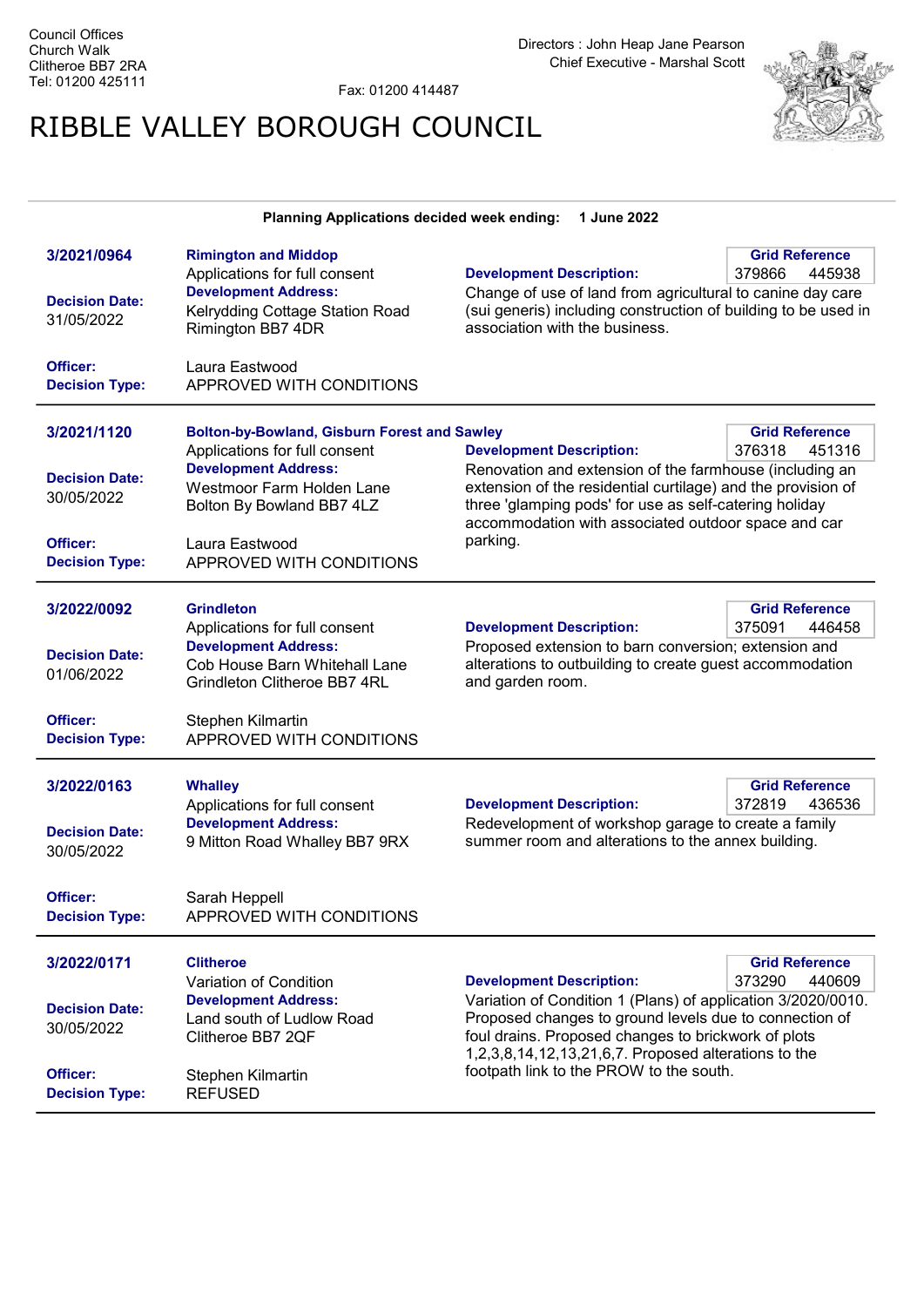| 3/2022/0272<br><b>Decision Date:</b><br>01/06/2022 | <b>Gisburn</b><br>Applications for full consent<br><b>Development Address:</b><br>Smith Meadow Farm Hellifield Road<br>Gisburn BB7 4HQ | <b>Grid Reference</b><br><b>Development Description:</b><br>383126<br>449374<br>Regularisation of an agricultural workers dwelling including<br>septic tank and four agricultural/working dog kennels.                                            |  |
|----------------------------------------------------|----------------------------------------------------------------------------------------------------------------------------------------|---------------------------------------------------------------------------------------------------------------------------------------------------------------------------------------------------------------------------------------------------|--|
| Officer:<br><b>Decision Type:</b>                  | Kathryn Hughes<br>APPROVED WITH CONDITIONS                                                                                             |                                                                                                                                                                                                                                                   |  |
| 3/2022/0279                                        | <b>Chipping</b><br>Applications for full consent                                                                                       | <b>Grid Reference</b><br><b>Development Description:</b><br>362283<br>443328                                                                                                                                                                      |  |
| <b>Decision Date:</b><br>01/06/2022                | <b>Development Address:</b><br><b>Talbot Hotel 5 Talbot Street</b><br>Chipping PR3 2QE                                                 | Conversion of public house into one dwelling and one<br>holiday let. limited external alterations to talbot hotel.<br>Conversion of adjacent barn into three new dwellings with                                                                   |  |
| Officer:<br><b>Decision Type:</b>                  | Kathryn Hughes<br>APPROVED WITH CONDITIONS                                                                                             | associated works. formation of parking and manoeuvring<br>areas to rear. hard and soft landscaping.                                                                                                                                               |  |
| 3/2022/0283                                        | <b>Billington and Langho</b><br>Applications for full consent                                                                          | <b>Grid Reference</b><br><b>Development Description:</b><br>370930<br>436876                                                                                                                                                                      |  |
| <b>Decision Date:</b><br>31/05/2022                | <b>Development Address:</b><br>Hacking Hall Farm Elker Lane<br>Billington BB7 9HZ                                                      | Proposed change of use to a seasonal campsite for tents<br>and camper vans, mobile toilet/showers, pot wash shed and<br>installation of cess tank.                                                                                                |  |
| Officer:<br><b>Decision Type:</b>                  | Kathryn Hughes<br>APPROVED WITH CONDITIONS                                                                                             |                                                                                                                                                                                                                                                   |  |
| 3/2022/0314                                        |                                                                                                                                        | <b>Grid Reference</b>                                                                                                                                                                                                                             |  |
| <b>Decision Date:</b><br>31/05/2022                | Application for tree works<br><b>Development Address:</b><br>On the green opposite number 8<br>and 9 Larkhill Old Langho               | 370461<br><b>Development Description:</b><br>436433<br>Felling of the Ash tree due to extensive die back throughout<br>the crown with profuse epicormic growth. The tree is in a<br>high traffic area and likely to be suffering from root damage |  |
| Officer:<br><b>Decision Type:</b>                  | David Hewitt<br>APPROVED WITH CONDITIONS                                                                                               | due to high compaction. Numerous large branches have<br>fallen many of which are very brittle. Replacement trees to<br>be planted away from footpath/road. Tree type TBC                                                                          |  |
| 3/2022/0334                                        | <b>Newsholme and Paythorne</b><br>Applications for full consent                                                                        | <b>Grid Reference</b><br><b>Development Description:</b><br>382914<br>451995                                                                                                                                                                      |  |
| <b>Decision Date:</b><br>30/05/2022                | <b>Development Address:</b><br>Rowan House Settle Lane<br>Paythorne BB7 4JD                                                            | Proposed detached garage with office space within garden.                                                                                                                                                                                         |  |
| Officer:<br><b>Decision Type:</b>                  | Mark Waleczek<br>APPROVED WITH CONDITIONS                                                                                              |                                                                                                                                                                                                                                                   |  |
| 3/2022/0348                                        | <b>Salesbury</b><br><b>Discharge of Conditions</b>                                                                                     | <b>Grid Reference</b><br><b>Development Description:</b><br>367850<br>433542                                                                                                                                                                      |  |
| <b>Decision Date:</b><br>30/05/2022                | <b>Development Address:</b><br>Lovely Hall Lovely Hall Lane<br>Salebury BB1 9EQ                                                        | Discharge of conditions 4 (Materials) and 6 (Protected<br>Species) and part discharge of conditions 2 (Timber<br>Repairs) and 5 (Archaeological Recording) of Listed<br>Building Consent 3/2020/0853.                                             |  |
| Officer:<br><b>Decision Type:</b>                  | <b>Adrian Dowd</b><br>APPROVED NO CONDITIONS                                                                                           |                                                                                                                                                                                                                                                   |  |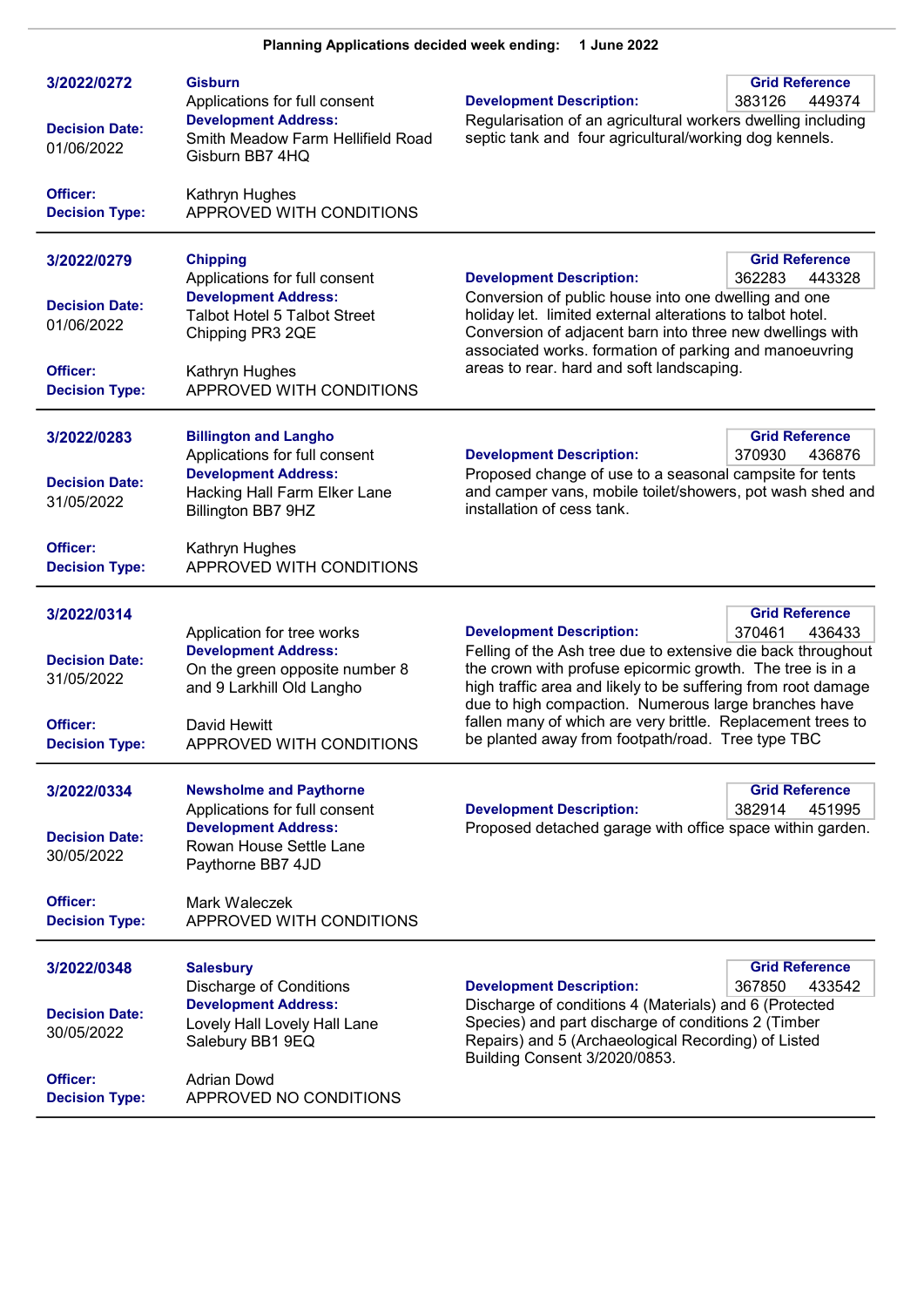| 3/2022/0363<br><b>Decision Date:</b><br>01/06/2022<br>Officer:                          | <b>Clitheroe</b><br>Applications for full consent<br><b>Development Address:</b><br><b>Crammond Coach House York</b><br>Street Clitheroe Lancs BB7 2DH<br>John Macholc                                                | <b>Development Description:</b><br>Proposed single storey extension, demolition and<br>replacement of outbuilding and extension of residential<br>curtilage. Resubmission of 3/2021/1196                               | <b>Grid Reference</b><br>374505<br>442084 |
|-----------------------------------------------------------------------------------------|-----------------------------------------------------------------------------------------------------------------------------------------------------------------------------------------------------------------------|------------------------------------------------------------------------------------------------------------------------------------------------------------------------------------------------------------------------|-------------------------------------------|
| <b>Decision Type:</b>                                                                   | APPROVED WITH CONDITIONS                                                                                                                                                                                              |                                                                                                                                                                                                                        |                                           |
| 3/2022/0371<br><b>Decision Date:</b><br>01/06/2022                                      | <b>Clitheroe</b><br>Alter or Extend a Listed Building<br><b>Development Address:</b><br><b>Crammond Coach House York</b><br>Street Clitheroe Lancs BB7 2DH                                                            | <b>Development Description:</b><br>Proposed single storey extension, demolition and<br>replacement of outbuilding and extension of residential<br>curtilage. Resubmission of 3/2021/1197                               | <b>Grid Reference</b><br>442043<br>374511 |
| Officer:<br><b>Decision Type:</b>                                                       | John Macholc<br>APPROVED WITH CONDITIONS                                                                                                                                                                              |                                                                                                                                                                                                                        |                                           |
| 3/2022/0386<br><b>Decision Date:</b><br>01/06/2022                                      | <b>Aighton, Bailey &amp; Chaigley</b><br>Applications for full consent<br><b>Development Address:</b><br>Barn at Greengore Hill Lane Hurst<br>Green BB7 9QT                                                           | <b>Development Description:</b><br>Proposed new outbuilding to provide single garage, single<br>carport and garden store. Planting of new hedgerow with<br>interspersed trees along NE boundary of existing curtilage. | <b>Grid Reference</b><br>367369<br>438921 |
| Officer:<br><b>Decision Type:</b>                                                       | Laura Eastwood<br><b>REFUSED</b>                                                                                                                                                                                      |                                                                                                                                                                                                                        |                                           |
| 3/2022/0401<br><b>Decision Date:</b><br>30/05/2022<br>Officer:<br><b>Decision Type:</b> | <b>Bolton-by-Bowland, Gisburn Forest and Sawley</b><br>Applications for full consent<br><b>Development Address:</b><br>Higher Greenhead Farm Gisburn<br>Road Sawley BB7 4LQ<br>Ben Taylor<br>APPROVED WITH CONDITIONS | <b>Development Description:</b><br>Removal of existing storage building and construction of<br>steel frame building to accommodate farm office, milking<br>parlour and covered yard area.                              | <b>Grid Reference</b><br>378491<br>446065 |
| 3/2022/0409<br><b>Decision Date:</b><br>01/06/2022<br>Officer:<br><b>Decision Type:</b> | <b>Clayton-le-Dale</b><br>Applications for full consent<br><b>Development Address:</b><br>Ingledale Longsight Road Clayton le<br>Dale BB1 9EX<br>John Macholc<br>APPROVED WITH CONDITIONS                             | <b>Development Description:</b><br>Replacement four bedroom dwelling. Site redevelopment<br>and increase of residential curtilage with a new proposed<br>stable block. Resubmission of 3/2022/0079.                    | <b>Grid Reference</b><br>366429<br>433183 |
| 3/2022/0429<br><b>Decision Date:</b><br>30/05/2022<br>Officer:<br><b>Decision Type:</b> | <b>Whalley</b><br><b>Discharge of Conditions</b><br><b>Development Address:</b><br>Land off Clitheroe Road Whalley<br>(Lawsonsteads phase 2) BB7 9RG<br>Stephen Kilmartin<br><b>REFUSED</b>                           | <b>Development Description:</b><br>Discharge of Conditions 18 (Surface water drainage) and<br>19 (Surface water drainage during the construction phase)<br>from planning consent 3/2018/0914.                          | <b>Grid Reference</b><br>373571<br>436510 |